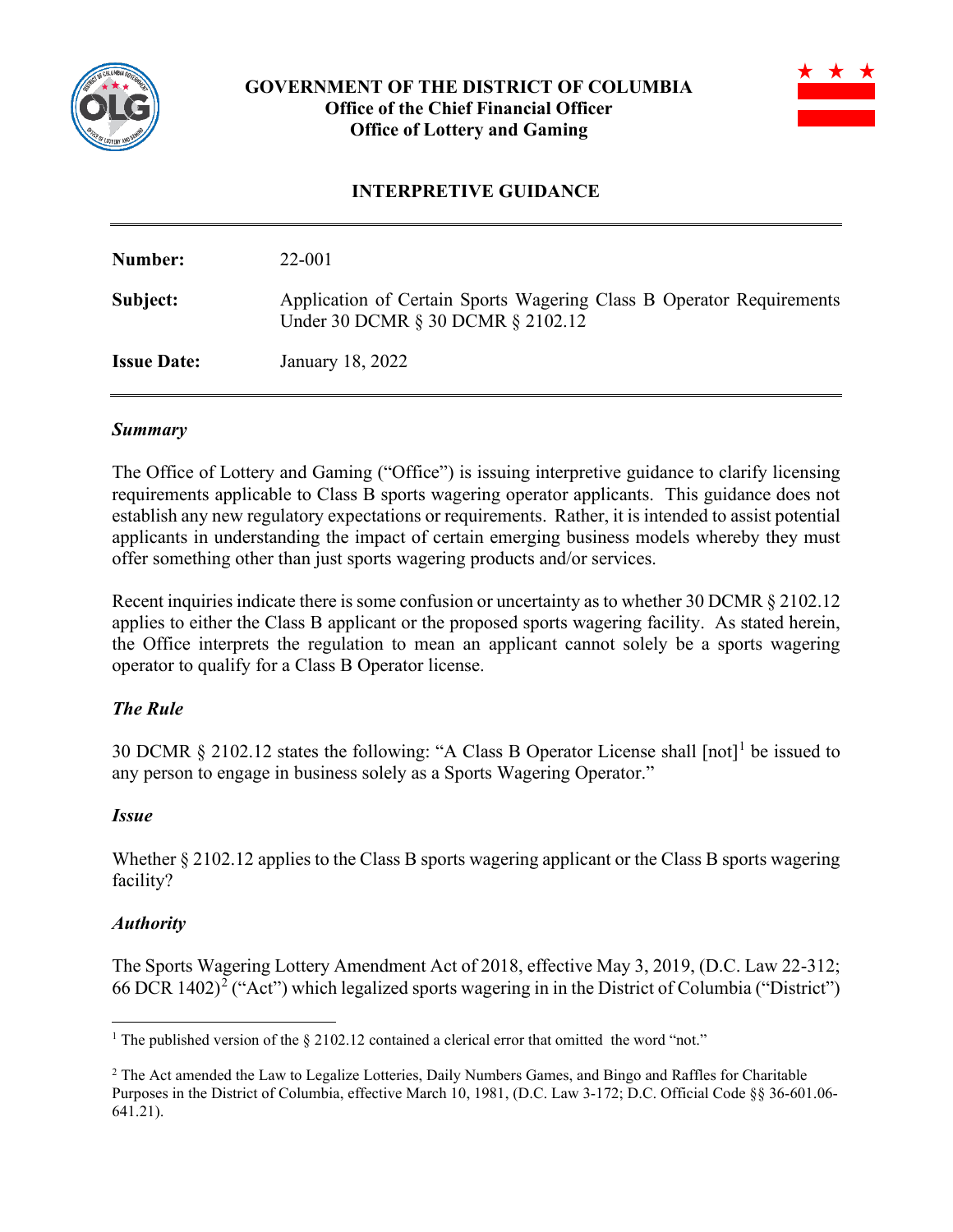designated the Office as the regulator of privately-operated sportsbooks. The Office was further granted broad rulemaking authority<sup>[3](#page-1-0)</sup> to issue rules and regulations to implement the Act and ensure compliance oversight of sports wagering in the District.

Exercising this authority, the Office is issuing the guidance contained herein to clarify § 2102.12.

# *Background*

The Act legalized sports wagering in a very defined manner. Starting with Class A licenses that are confined to four sports arenas/stadiums (Capital One Arena, Nationals Park, Audi Field and St. Elizabeths East Entertainment and Sports Arena). In doing so, a licensed Class A sportsbook will be imbedded in an existing business that offers other entertainment as well as food and beverage services. Section 2102.12 does not apply to Class A licensees nor is there any equivalent section.

While there is no limit to the number of Class B licenses that can be issued, there are certain limitations, excluding § 2102.12, as follows:

- A Class B Operator cannot be located within a Class A Sports Wagering Facility or within the two (2) block exclusivity zone afforded to Class A Sports Wagering Facility; and
- A Class B Operator cannot be located within any area where sports wagering is prohibited by federal or District law.

Since the Office began accepting sports wagering license applications, Class B license applicants have proposed business models whereby the bar/restaurant partners with an experienced sports book operator. The bar/restaurant applies for the Class B Operator license and the experienced sportsbook operator applies for a Sports Wagering Management Services Provider (MSP) license. As the Class B Operator licensee, the bar/restaurant is offering both sports wagering as well as food, beverage and potentially other products/services. Conversely, the MSP is typically providing the sports wagering platform, equipment, training and related matters to support the Class B Operator licensee. In these types of arrangements, the bar/restaurant qualifies for a Class B Operator license as they meet, among other criteria, the requirement under § 2102.12. They are not solely in the Sports Wagering Operator business.

# *New Proposed Business Model*

Recently, the Office has been approached as to whether certain proposed business models qualify for licensure given the language contained in § 2102.12. For illustrative purposes, the following type of business model was recently proposed though variations can be inferred:

• A Certified Business Enterprise (CBE) forms a joint venture with a sports wagering operator. The joint venture would sign a lease agreement with an established sports bar/restaurant. The lease agreement would require a flat fee payment by the joint venture.

<span id="page-1-0"></span><sup>3</sup> D.C. Official Code §§ 36-601.06 and 621.02